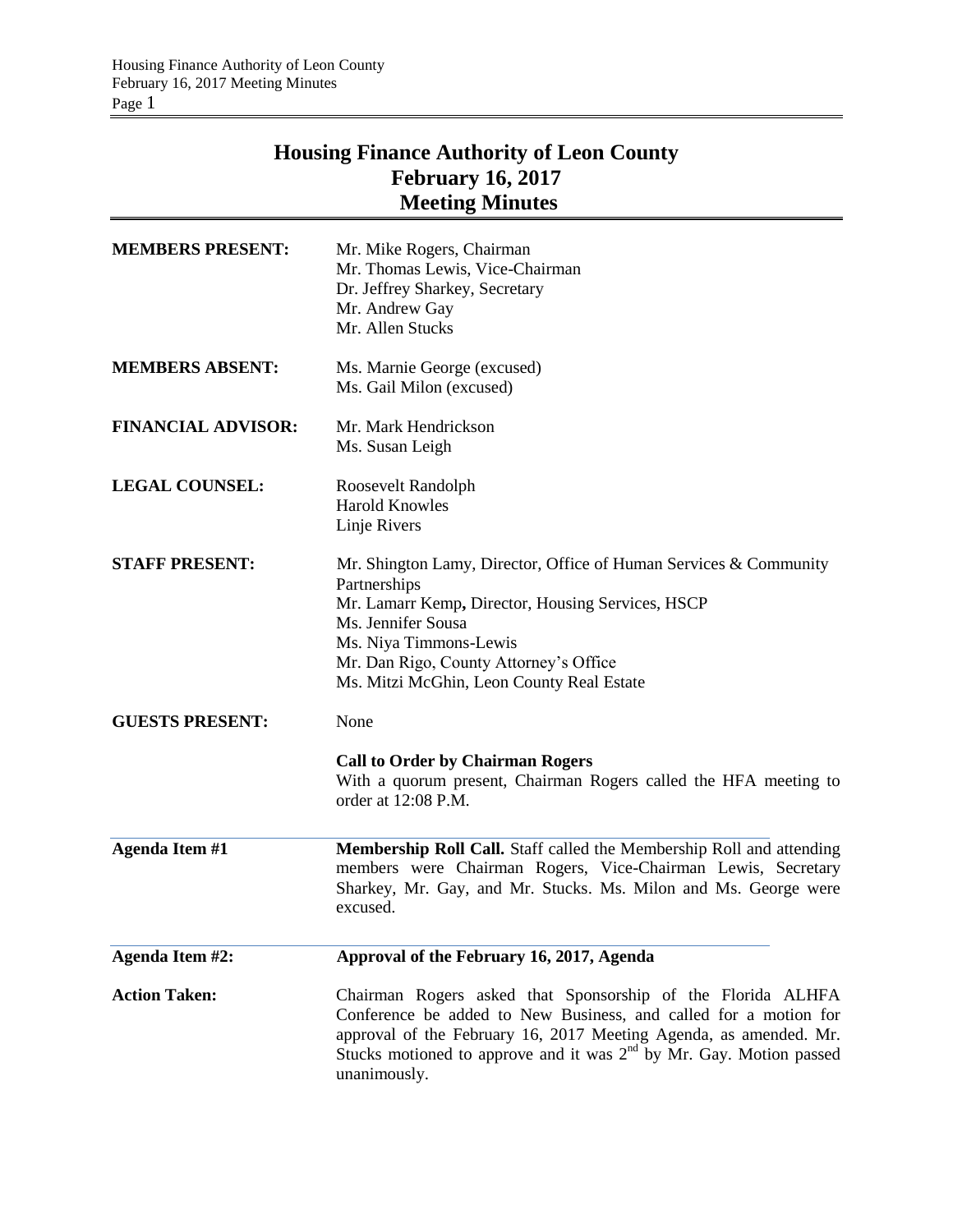| Agenda Item #3:        | Approval of the January 12, 2017 Minutes                                                                                                                                               |
|------------------------|----------------------------------------------------------------------------------------------------------------------------------------------------------------------------------------|
| <b>Action Taken:</b>   | Chairman Rogers called for a motion for approval of the January 12,<br>2017 Meeting Minutes. Mr. Stucks motioned to approve and it was $2nd$<br>by Mr. Gay. Motion passed unanimously. |
| <b>Agenda Item #4:</b> | <b>Public Comment</b>                                                                                                                                                                  |
| <b>Action Taken:</b>   | No public comment.                                                                                                                                                                     |
| Agenda Item #5A & 5B   | <b>Financial Report</b>                                                                                                                                                                |

Mr. Gay and Mr. Hendrickson presented a report on HFA finances. They noted that they had changed the format of the reports to include items requested by the Board (column of percentages added to income and expense report and revenue from land sales highlighted).

| <b>Action Taken:</b> | Mr. Stucks motioned to accept the January 31, 2017 Financial Statement, |
|----------------------|-------------------------------------------------------------------------|
|                      | and was $2nd$ by Mr. Gay. Motion passed unanimously.                    |

| Agenda Item #6A: | <b>Emergency Repair Program</b> |
|------------------|---------------------------------|
|                  |                                 |

Mr. Hendrickson reported that there were no outstanding commitments for use of the remaining funds in the program, due to the fact that persons on the list had either been served by the County's regular repair program or had homes no longer in need of repairs. Mr. Kemp reported there was no longer a waiting list for the County's program.

| <b>Action Taken:</b> | Board directed that line item for Emergency Repairs remain in the |  |
|----------------------|-------------------------------------------------------------------|--|
|                      | HFA's budget.                                                     |  |

**Agenda Item #6B: Real Estate Activity**

Ms. McGhin presented an updated report on real estate sales and contracts, including the sale of the Holton Street property, with a closing on February 15. She reported that the HFA had net revenue of \$4,800 from that sale, bringing the total to \$75,202 over the past two years. A discussion followed on the requirement that these funds be spent on affordable housing activities—as opposed to administrative costs. Mr. Gay discussed how these funds should be reported in the HFA's financial reports.

| <b>Action Taken:</b> | The Board requested that Mr. Gay work with Mr. Hendrickson to<br>properly reflect the funds from the sale of properties as restricted<br>assets on the HFA's financial statements. |
|----------------------|------------------------------------------------------------------------------------------------------------------------------------------------------------------------------------|
|                      | The Board asked Mr. Knowles to explore opportunities for the<br>HFA's involvement with City owned properties.                                                                      |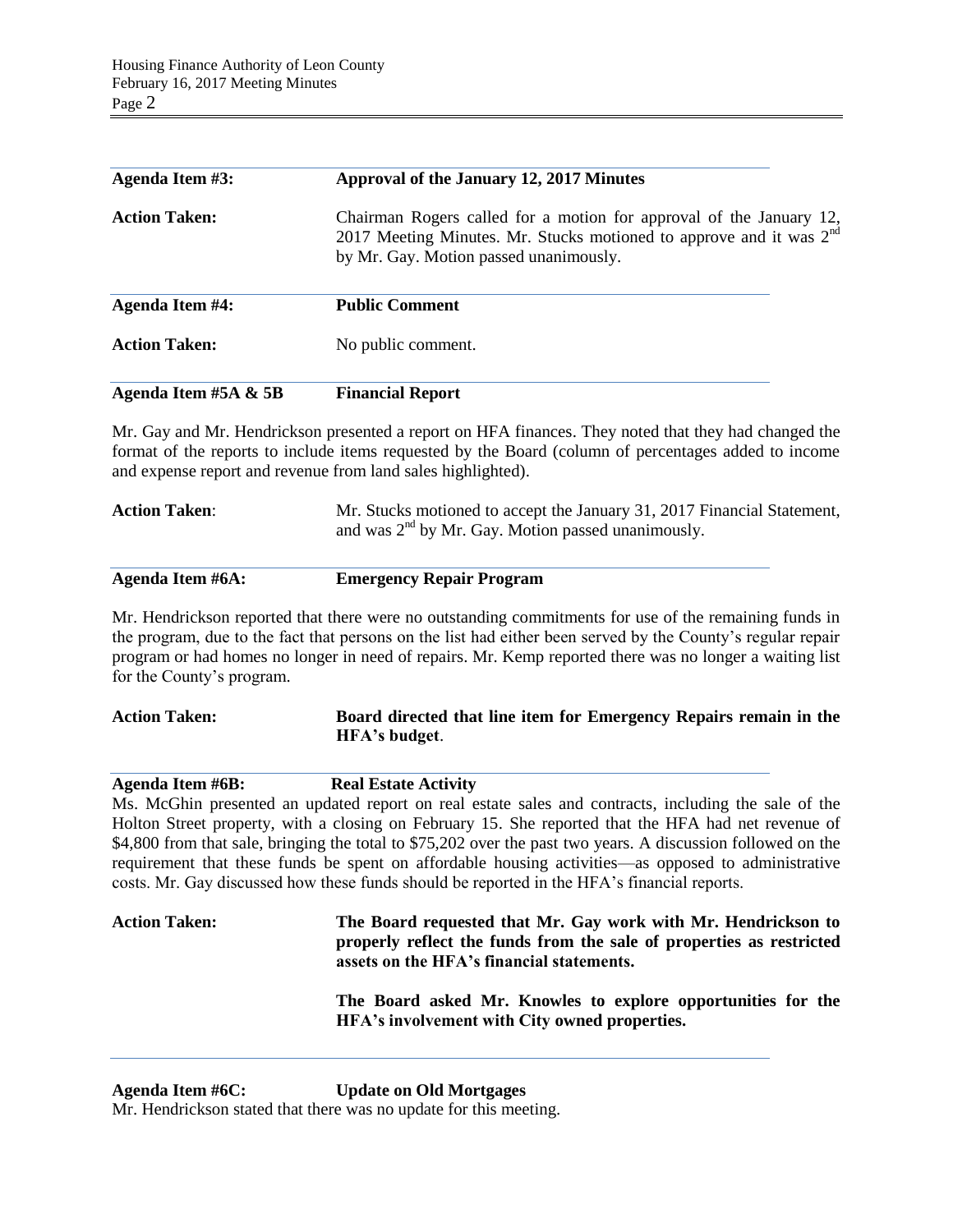| <b>Action Taken:</b> | No Action Required. |
|----------------------|---------------------|
|----------------------|---------------------|

## **Agenda Item #6D: Future Role of the HFA**

Mr. Hendrickson and Mr. Rigo reported on the Ordinance and Resolution that had been adopted by the BOCC, giving the HFA greater autonomy, including in the areas of budget/finance/audit, procurement, and contracts. Mr. Hendrickson stated that the Board would need to evaluate various activities to determine how they would be performed in the future.

Mr. Stucks stated that much of this work could be performed by the Finance Committee, which would then bring recommendations to the full Board. A discussion on the process and activities followed, including research of how other local HFA's handle these items.

| <b>Action Taken:</b> | The Board directed the Financial Advisor to list all items that would<br>need to be addressed, using a bullet format, and putting items in<br>priority order.                                                                           |
|----------------------|-----------------------------------------------------------------------------------------------------------------------------------------------------------------------------------------------------------------------------------------|
|                      | The Board directed that this list be prepared no later than the April<br>meeting.                                                                                                                                                       |
|                      | Mr. Lamy asked that the Board agenda an item wherein the HFA<br>could formally notify the County that the HFA intended to adopt its<br>own budget for FY 17-18. The Board directed that this item be<br>placed on the March HFA agenda. |
|                      | The Board directed that the HFA's attorneys be fully involved in the<br>process.                                                                                                                                                        |

**Agenda Item #6E: Legal Update** Mr. Knowles and Mr. Randolph stated that they had met with the Financial Advisor to begin work on HFA activities.

Action Taken: No Action Required. **Agenda Item #6F: "To-Do" List** Mr. Hendrickson presented the "to-do" list.. Action Taken: No Action Required.

**Agenda Item #7A: New Business: Request from County for HFA Funding of Housing Expo**

Mr. Hendrickson reported on the request by the County. Mr. Kemp presented the rationale for funding. Mr. Lamy stated that beginning this fall, the County would fund this activity from its own funds.

## **Action Taken:**

Mr. Stucks motioned to expenditure of up to \$5,000 of HFA funds for the Spring 2017 Housing Expo and it was seconded by Mr. Sharkey. Motion passed unanimously.